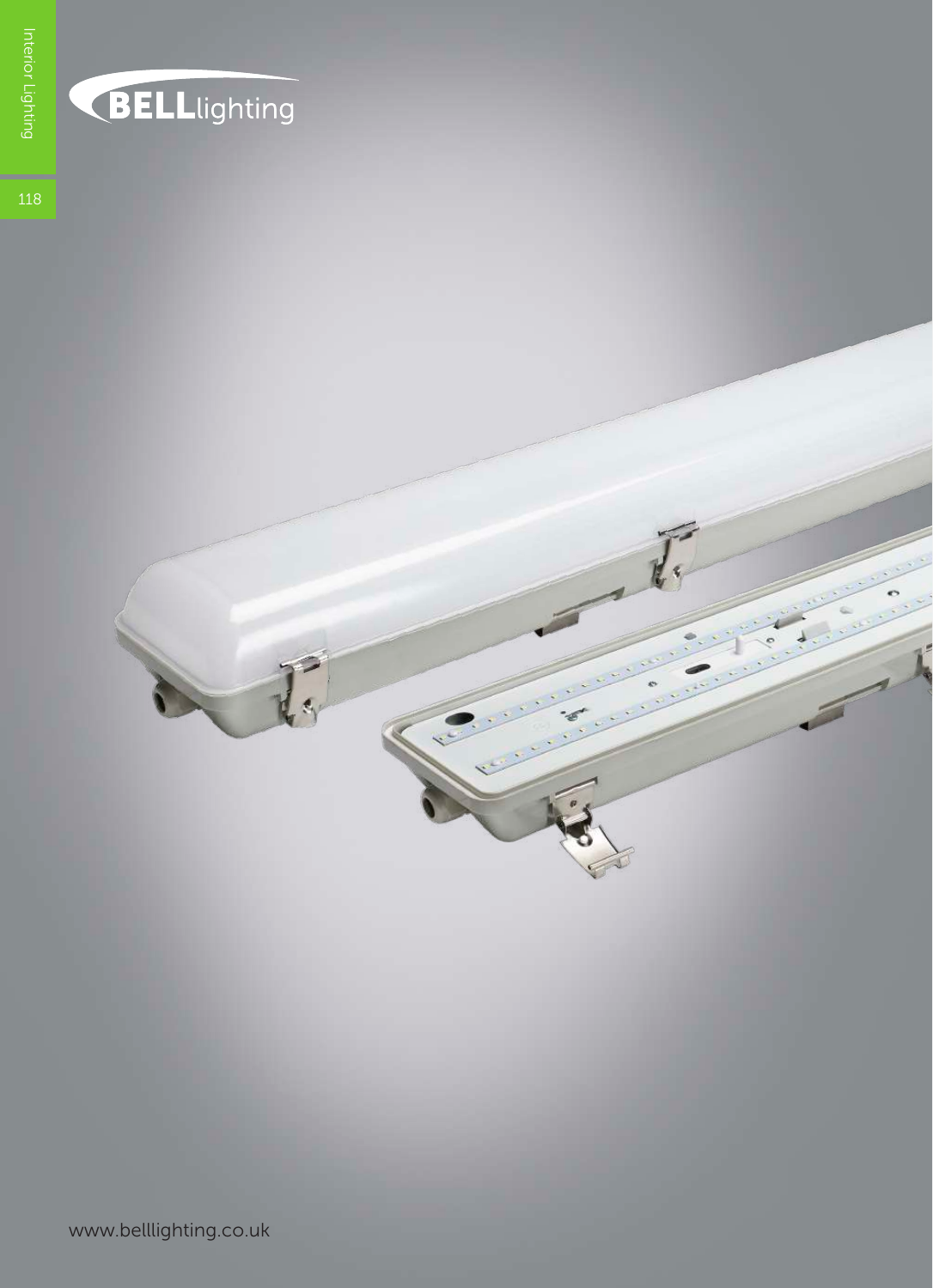# **Dura**

## LED Integrated Anti Corrosive Batten

The Dura LED Anti Corrosive Batten is one of BELL's flagship Luminaires. This fully enclosed luminaire comes with stainless steel diffuser clips, ideal for exterior lighting projects that are open to the elements.

- The ideal replacement for Single/Twin Fluorescent T8 and T5 Fixtures
- Injection moulded polycarbonate body suitable for food environments
- Special high light transmission frosted polycarbonate diffuser for smooth uniform lighting
- Stainless steel clips & suspension brackets
- Tool-free termination
- Shatterproof
- Up to 140 Lm/W
- PIR versions available on request



LMR80: Maximum 20% of lumen depreciation over rated hours. B10: Maximum 10% of fittings failure rate over rated hours



|               | A      | B                | C     | D           |  |  |
|---------------|--------|------------------|-------|-------------|--|--|
| 10W 2' Batten | 654mm  | 90mm             | 90mm  | 390-430mm   |  |  |
| 20W 2' Batten | 654mm  | 90mm             | 125mm | 390-430mm   |  |  |
| 20W 4' Batten | 1263mm | 90mm             | 90mm  | 900-955mm   |  |  |
| 40W 4' Batten | 1263mm | 90 <sub>mm</sub> | 125mm | 900-955mm   |  |  |
| 25W 5' Batten | 1530mm | 90 <sub>mm</sub> | 90mm  | 1000-1055mm |  |  |
| 52W 5' Batten | 1530mm | 90mm             | 125mm | 1000-1055mm |  |  |
| 28W 6' Batten | 1828mm | 90mm             | 90mm  | 1000-1055mm |  |  |
| 60W 6' Batten | 1828mm | 90 <sub>mm</sub> | 125mm | 1000-1055mm |  |  |

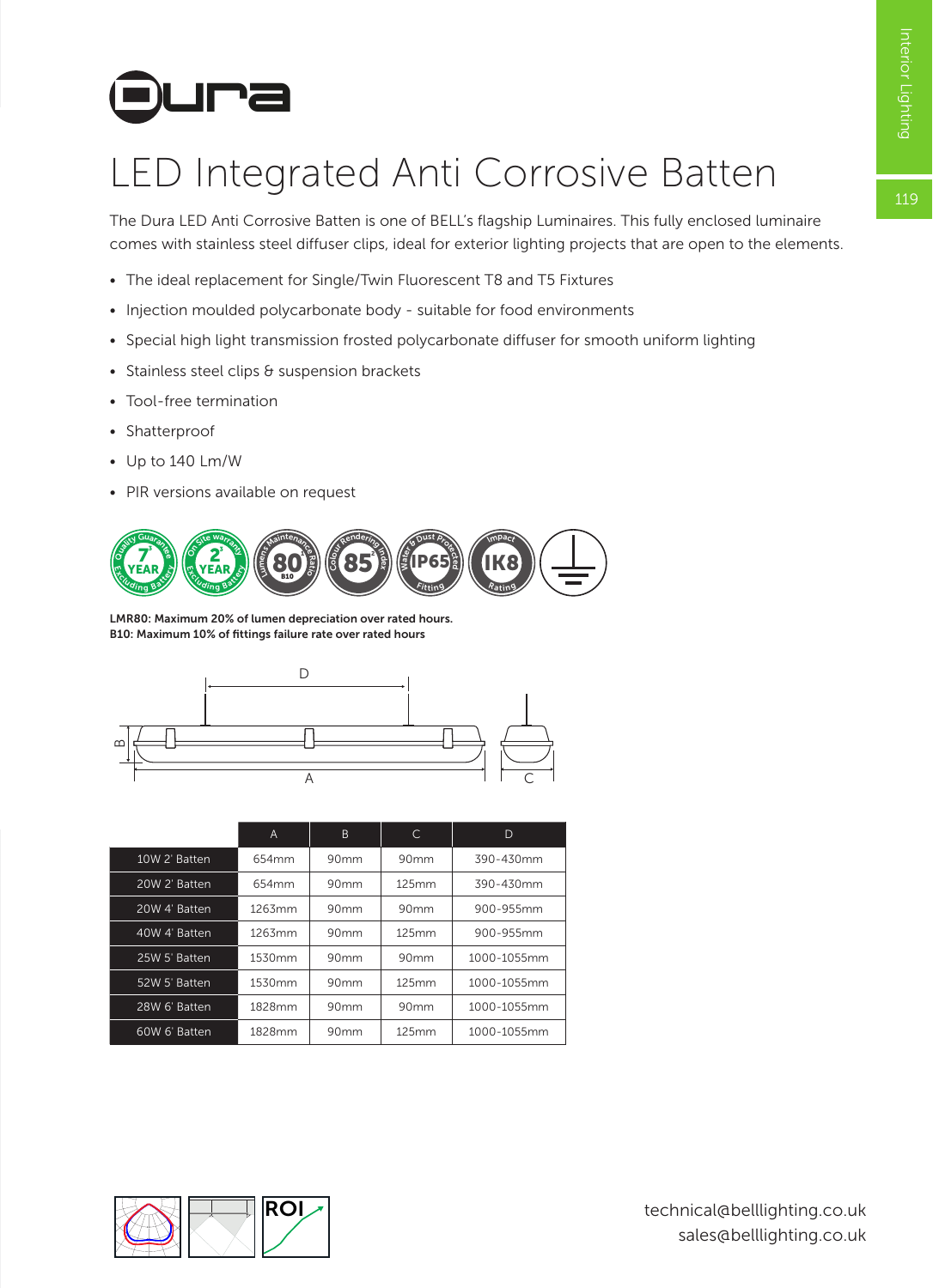

# References<br>
LED Integrated Anti Corrosive Batten

| <b>Technical Specification</b>     |                                                              |  |  |  |  |
|------------------------------------|--------------------------------------------------------------|--|--|--|--|
| Construction                       | Polycarbonate Body & lens                                    |  |  |  |  |
| Driver                             | <b>BELL</b>                                                  |  |  |  |  |
| LED Chip                           | Samsung                                                      |  |  |  |  |
| IP Rating                          | IP65                                                         |  |  |  |  |
| Operating Temp                     | -30°C to +35°C / Emergency version minimum temperature -5°C  |  |  |  |  |
| Input Voltage                      | $220 - 240V$                                                 |  |  |  |  |
| Power Factor                       | > 0.9                                                        |  |  |  |  |
| <b>CRI</b>                         | 85 - Exceeds EU standard of Ra 80 for Colour Rendering Index |  |  |  |  |
| LMR.                               | 80 - Exceeds EU standard of 70 for Lumens Maintenance Ratio  |  |  |  |  |
| L1A / L1B / L2A / L2B<br>Compliant | Yes                                                          |  |  |  |  |



With sufficient natural light, the fitting does not switch on when presence is detected.



When the room is empty, light dims to stand-by level (10% / 20% / 30%) after the hold-time.



With insufficient natural light, the sensor switches on automatically when someone enters the room.



Light switched off automatically after the stand-by period has elapsed.

Offers 3 levels of light: 100%-dimmed light (10%, 20%, 30%)-off; and 2 periods of selectable waiting time: motion hold-time and stand-by period; selectable daylight threshold and choice of detection area.

1 Exceeds EU standard of 70 for Lumens Maintenance Ratio

2 Exceeds EU standard of RA 80 for Colour Rendering Index <sup>3</sup> Subject to terms & conditions (Contact Customer Service)

#### Tri-Level Control (Corridor Function)

Optional infra-red remote control available for microwave sensor versions.

Quick and easy adjustment for multiple fittings; dimming level, presence detection, light levels & automatic on-off time. Average 4M range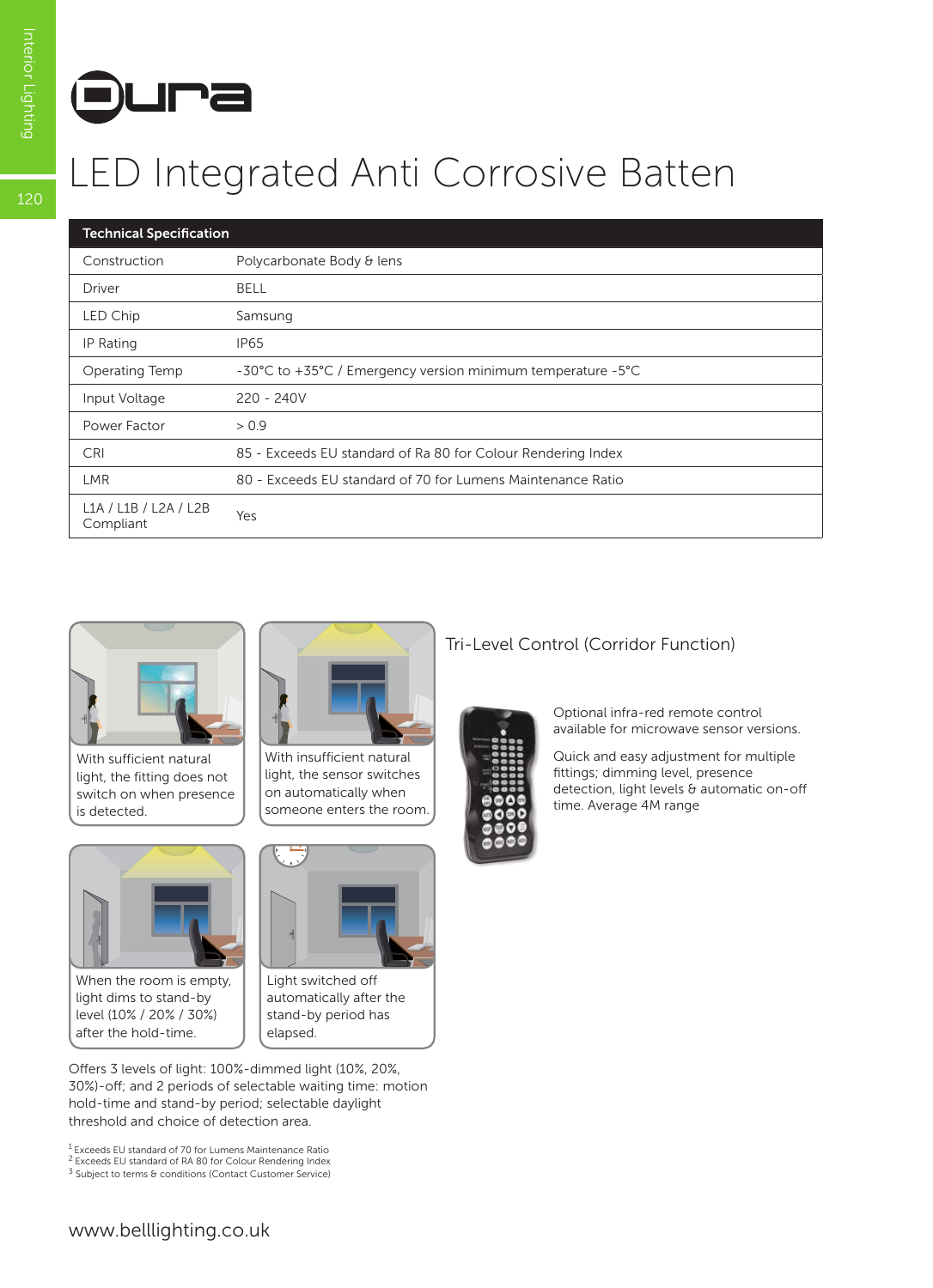# **Dura**

### LED Integrated Anti Corrosive Batten

| Code  | W                        | Description                                                                                                 | Lm   | Temp                     | Hours                    |
|-------|--------------------------|-------------------------------------------------------------------------------------------------------------|------|--------------------------|--------------------------|
| 10257 | 10                       | Dura Anti Corrosive Batten - Single 600mm (2ft)                                                             |      | 4000K                    | 50000                    |
| 10256 | 20                       | Dura Anti Corrosive Batten - Double 600mm (2ft)                                                             |      | 4000K                    | 50000                    |
| 10255 | 20                       | Dura Anti Corrosive Batten - Double Emergency 600mm (2ft)                                                   | 2420 | 4000K                    | 50000                    |
| 06722 | 20                       | Dura Anti Corrosive Batten - Single 1200mm (4ft)                                                            | 2700 | 4000K                    | 50000                    |
| 06723 | 20                       | Dura Anti Corrosive Batten - Single Emergency 1200mm (4ft)                                                  | 2700 | 4000K                    | 50000                    |
| 06728 | 40                       | Dura Anti Corrosive Batten - Double 1200mm (4ft)                                                            | 5550 | 4000K                    | 50000                    |
| 06729 | 40                       | Dura Anti Corrosive Batten - Double Emergency 1200mm (4ft)                                                  |      | 4000K                    | 50000                    |
| 06710 | 25                       | Dura Anti Corrosive Batten - Single 1500mm (5ft)                                                            | 3430 | 4000K                    | 50000                    |
| 06711 | 25                       | Dura Anti Corrosive Batten - Single Emergency 1500mm (5ft)                                                  | 3430 | 4000K                    | 50000                    |
| 06712 | 25                       | Dura Anti Corrosive Batten - Single with Microwave Sensor<br>+ Corridor Dim Function 1500mm (5ft)           | 3430 | 4000K                    | 50000                    |
| 06713 | 25                       | Dura Anti Corrosive Batten - Single Emergency with Microwave<br>Sensor + Corridor Dim Function 1500mm (5ft) | 3430 | 4000K                    | 50000                    |
| 06714 | 25                       | Dura Anti Corrosive Batten - Single with Microwave Sensor<br>1500mm (5ft)                                   | 3430 | 4000K                    | 50000                    |
| 06715 | 25                       | Dura Anti Corrosive Batten - Single Emergency with Microwave<br>Sensor 1500mm (5ft)                         | 3430 | 4000K                    | 50000                    |
| 06716 | 52                       | Dura Anti Corrosive Batten - Double 1500mm (5ft)                                                            | 6850 | 4000K                    | 50000                    |
| 06717 | 52                       | Dura Anti Corrosive Batten - Double Emergency 1500mm (5ft)                                                  | 6850 | 4000K                    | 50000                    |
| 06718 | 52                       | Dura Anti Corrosive Batten - Double with Microwave Sensor +<br>Corridor Dim Function 1500mm (5ft)           | 6850 | 4000K                    | 50000                    |
| 06719 | 52                       | Dura Anti Corrosive Batten - Double Emergency /<br>Microwave Sensor + Corridor Dim Function 1500mm (5ft)    | 6850 | 4000K                    | 50000                    |
| 06720 | 52                       | Dura Anti Corrosive Batten - Double with Microwave Sensor<br>1500mm (5ft)                                   | 6850 | 4000K                    | 50000                    |
| 06721 | 52                       | Dura Anti Corrosive Batten - Emergency with Microwave Sensor<br>1500mm (5ft)                                | 6850 | 4000K                    | 50000                    |
| 06760 | 28                       | Dura Anti Corrosive Batten - Single 1800mm (6ft)                                                            | 4050 | 4000K                    | 50000                    |
| 06761 | 28                       | Dura Anti Corrosive Batten - Single Emergency 1800mm (6ft)                                                  | 4050 | 4000K                    | 50000                    |
| 06766 | 60                       | Dura Anti Corrosive Batten - Double 1800mm (6ft)                                                            | 7790 | 4000K                    | 50000                    |
| 06767 | 60                       | Dura Anti Corrosive Batten - Double Emergency 1800mm (6ft)                                                  | 7790 | 4000K                    | 50000                    |
| 06772 | ÷,                       | Remote Control for above sensor versions                                                                    |      |                          |                          |
| 08679 | $\overline{\phantom{a}}$ | <b>Batten Mount PIR</b>                                                                                     |      | $\overline{\phantom{0}}$ | $\overline{\phantom{a}}$ |

Microwave Max Operating Height 3.2m

Emergency versions must be tested in line with the requirements of BS5266, failure to do so may effect battery life and warranty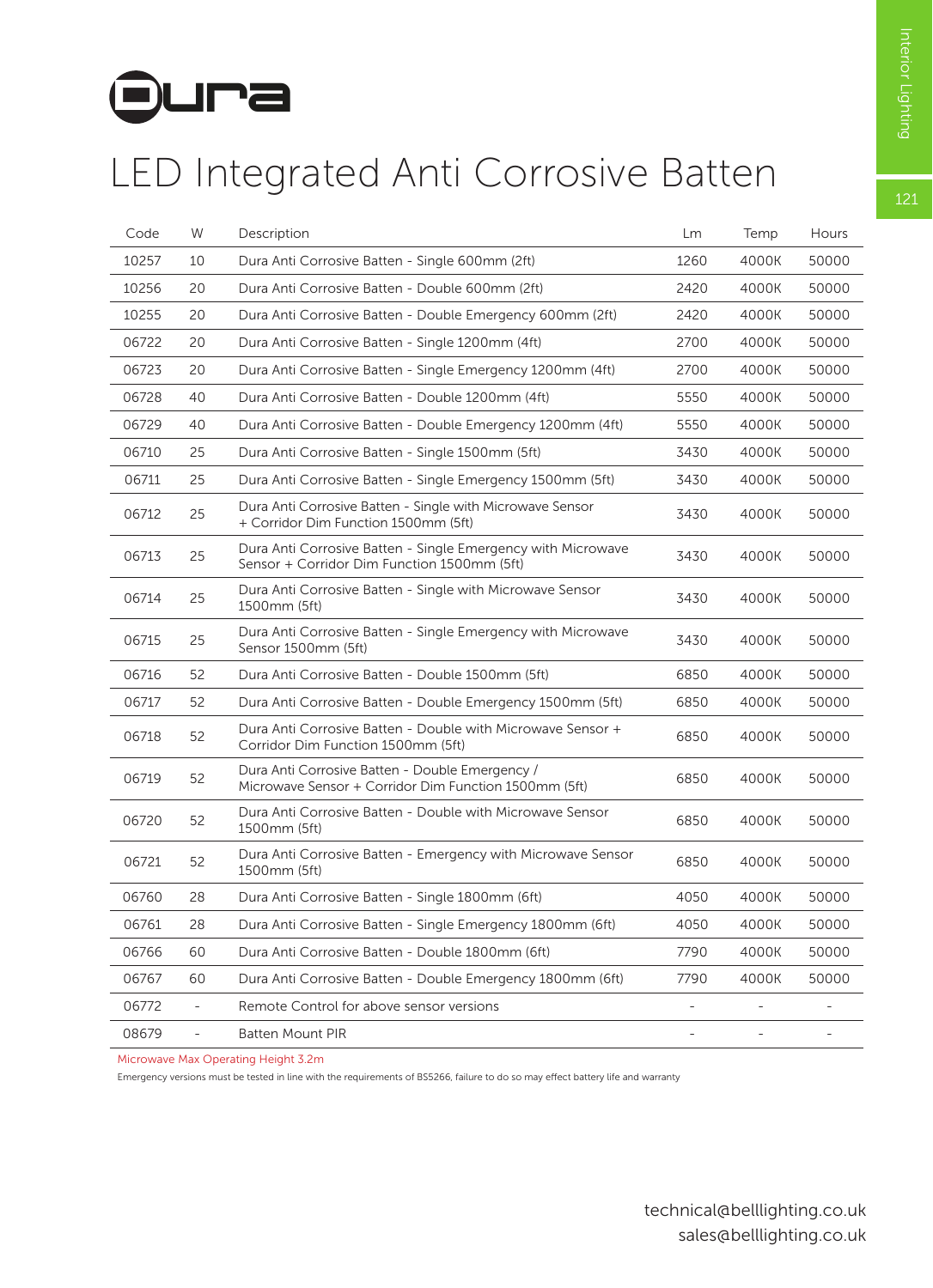